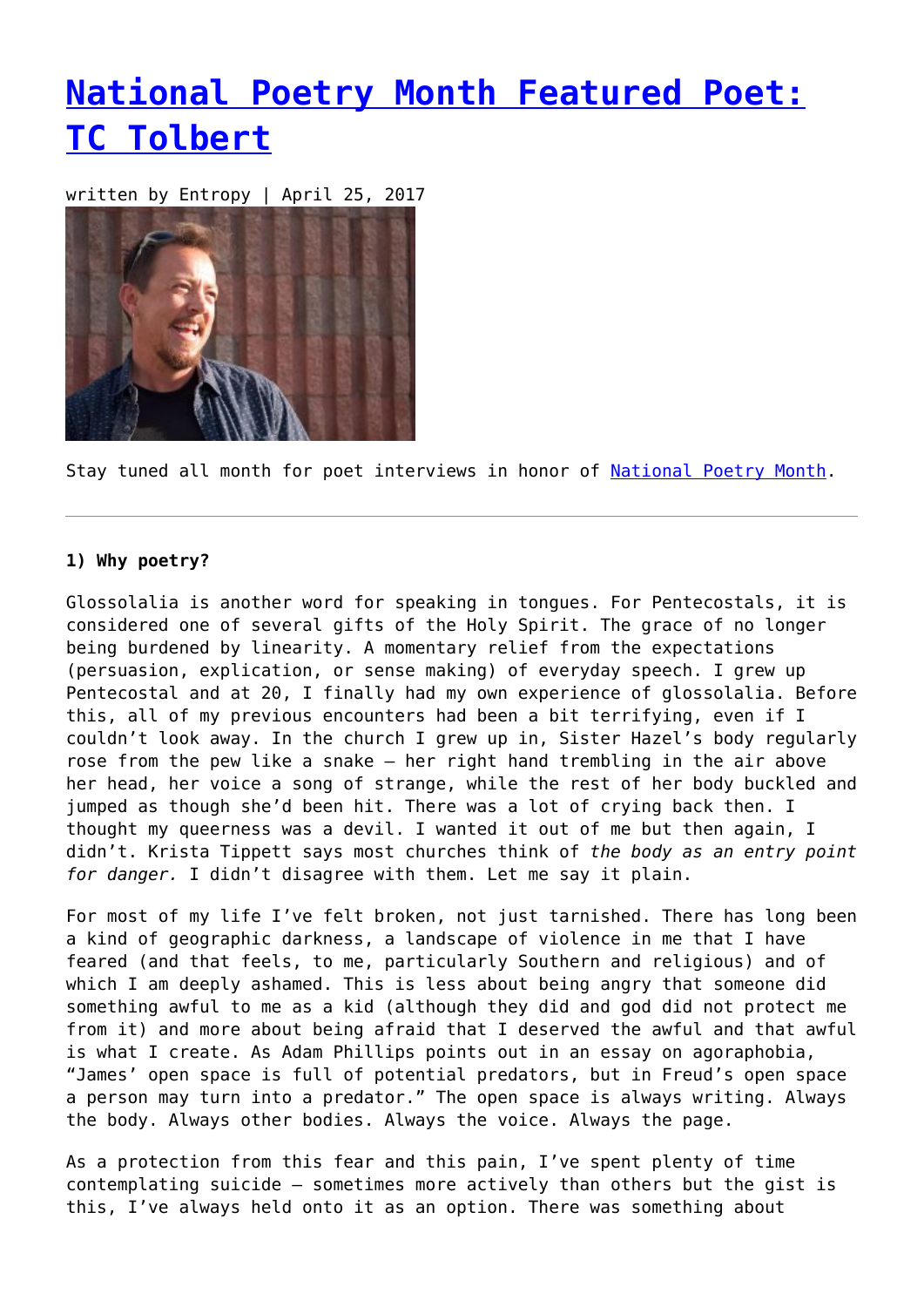knowing I could leave this body if I needed to that made me feel safe. Thus, much of my writing (and my living) employs, enacts, or encourages erasure. Or at least hide and seek. It is slippery. It enjoys white space. On some level, no doubt, transitioning was a way of killing my most vulnerable, marked self and an attempt to make peace with men – a group of people I've long considered the enemy. I'm trying. Indeed, as my embodiment changed so rapidly (I suddenly really was "the man"), I was frozen by a multifaceted terror that, at its heart, was simple. I was afraid of becoming the thing I longed to be, needed to be, hated to be, and asked to be so named.

The cadence of a good Pentecostal preacher denies contradiction. There is a surety there, a solidity that exists in absolute tension with the logical ambivalence of so much in the Bible. My writing often depends on this sort of false confidence – or rather, a confidence that is real but that is based not on knowledge, per say, but on trust – a faith not so much in consistency but change. The uncertainty of a miraculously confounding world is resisted (or complemented) primarily through the rhythm – a driving – where the full bore of language becomes a comfort. I saw my Papaw have hands laid down on him and be healed of cancer. Tongues, healing, prophecy. If there is poetry in that, let it rain.

## **2) Do you feel like poetry is more or less important & relevant today?**

For me personally? Both. I'm assuming this will become liberating one day but for now it feels quite disorienting, if not devastating.

For fellow writers? No idea, but I'm seeing a whole lot of poets try out prose genres (primarily nonfiction) (and I include myself in this group) lately and I can't tell if that's a statement on the importance and/or relevance of poetry or if it has something to do with the "professionalization" of poetry (via the MFA) and the subsequent emphasis on poetics and/or marketability, or maybe we're just looking to scare the shit out of ourselves by writing lines that go all the way out to the right margin or maybe we've got some fear of commitment or maybe we're curious about form and what one allows that another doesn't. Probably some combination of these and some other things I haven't thought of yet but I'm curious (concerned?) about the expectation (one I'm seeing a lot now in creative writing positions) that poets be able to teach some form of prose as well. Perhaps this last sentence is pointing less to writers and more to academia which, as a profit-driven institution, of course loathes poetry but loves poetry programs. It's all very confusing.

For folks who aren't writers? I don't know – it seems to me the percentages are consistent in terms of who turns to poetry, who reads it regularly, etc (I don't see evidence for any so-called death of poetry) but I will say I've spent the last year in the company of more non-writers than ever in my life and in those circles, too, there are just as many assholes and generous folks (and some combination thereof) as in any poetry community I've been a part of.

**3) Tell us about one poet who has greatly influenced you as a writer and a thinker.**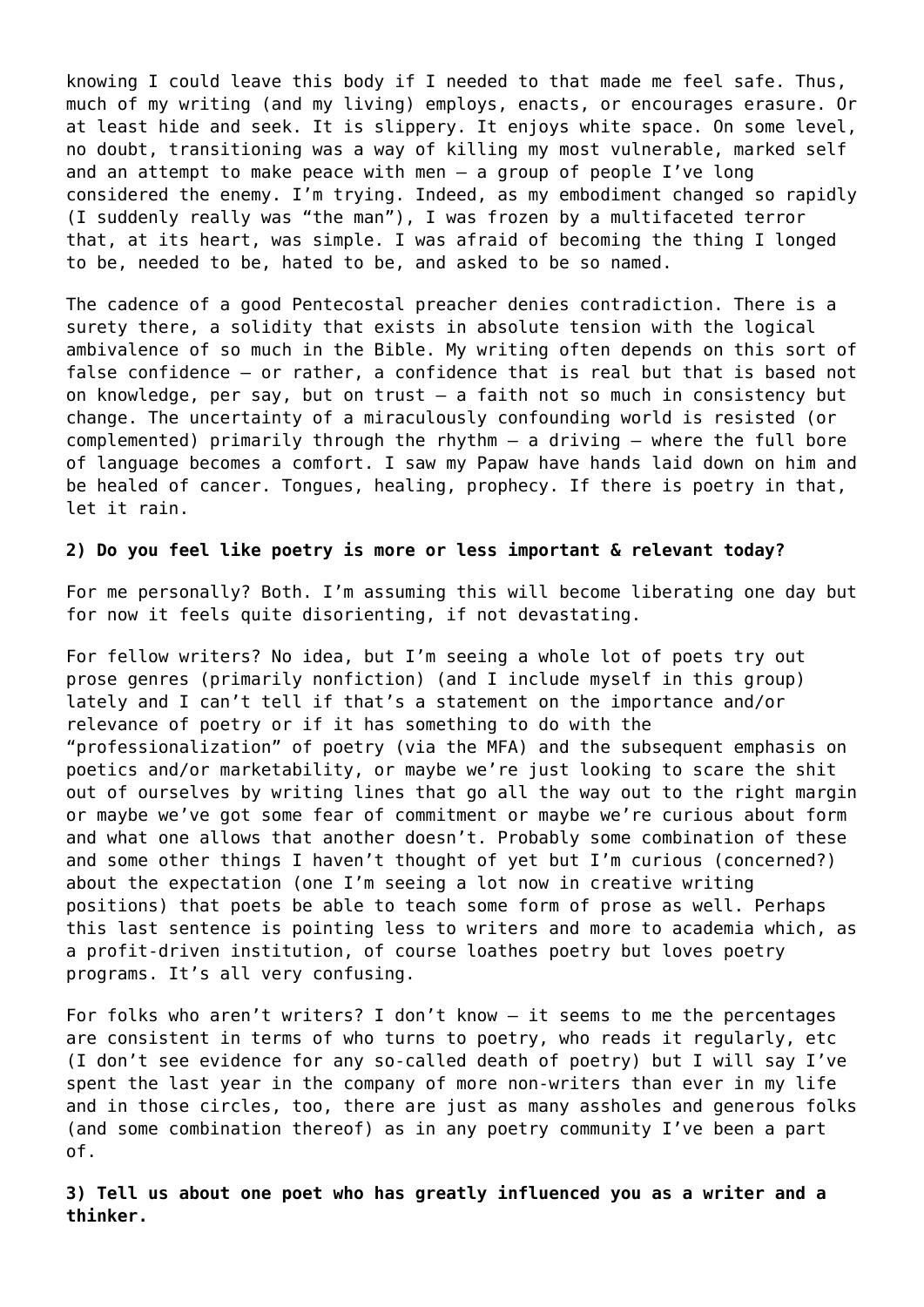Akilah Oliver. Her book, *A Toast in the House of Friends*, and the recordings on her [PennSound](http://writing.upenn.edu/pennsound/x/Oliver.php) page have been, at times, the equivalent of breath.

**4) Tell us about one lesser-known contemporary poet who you'd like more people to know about.**

I was recently asked to be a judge for Tucson Youth Poetry Slam's Championship event and the featured performer was Toluwanimi Oluwafunmilayo Obiwole, youth poet laureate of Denver. About half way through her set, I realized my mouth was open and I was pushing my hand into it. I wanted to both cry out and never speak again.

<http://youngfuturists.theroot.com/toluwanimi-obiwole-1792933718>

[https://www.poetrysociety.org/psa/poetry/crossroads/own\\_words/page\\_40/](https://www.poetrysociety.org/psa/poetry/crossroads/own_words/page_40/)

**5) Share with us one of your recent poems and tell us a little bit about its context.**

Dear Melissa

A gray horse painted on the side of a building – holy – to be caught

abandoned – inside the self – every neck and back muscle quivering

 $\sim$ 

My white face over my white face – who would not crack

if they needed to the shell of a walnut with the heel of a boot

~

I love the fully inflated tire upright in gravel – near the car

the finches threaten one another simply through acts of moving close

~

I long to meet who I most fear – my mother and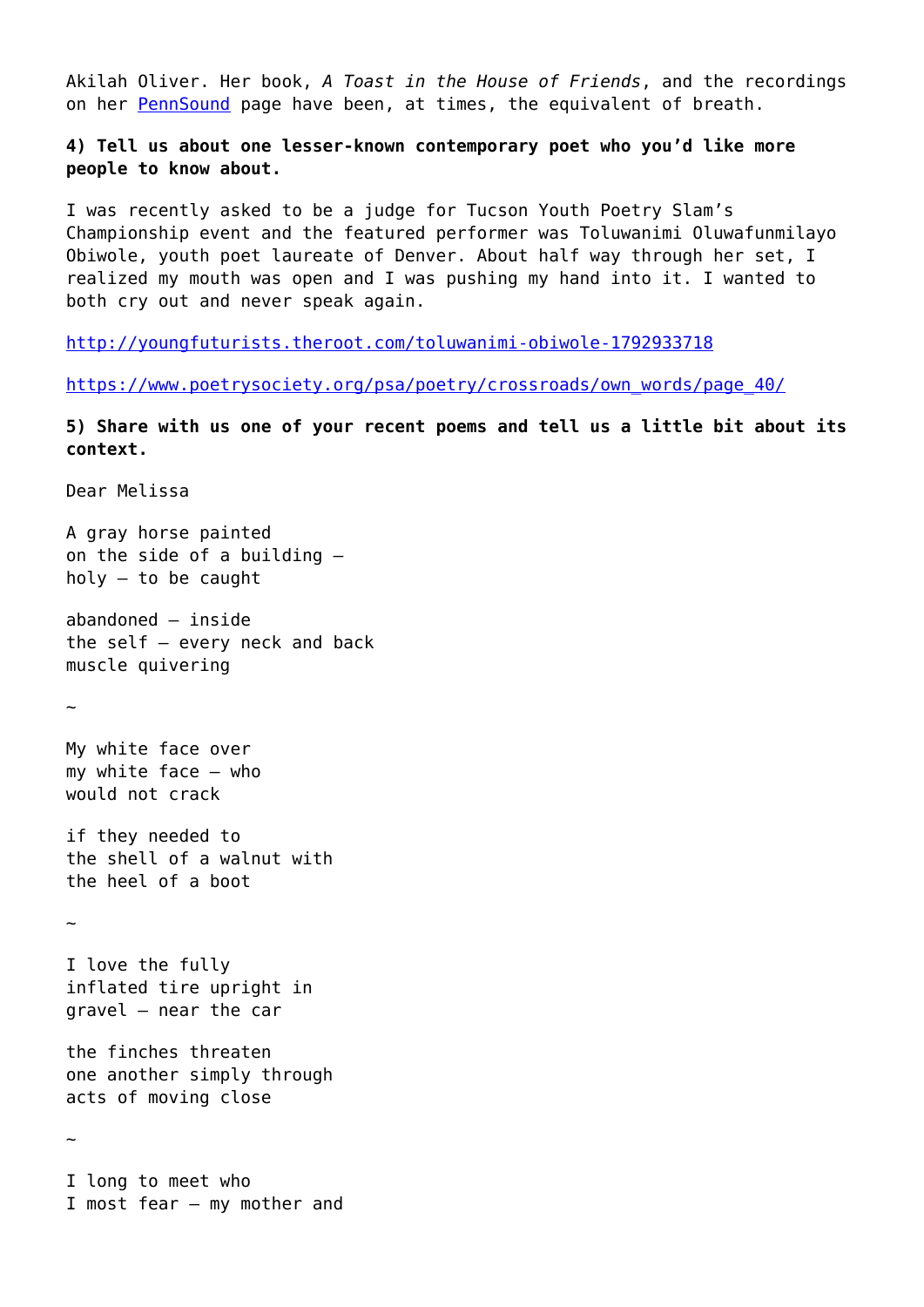her body in mine tracing the boy I see his mother – her hand outlined under us both ~ the empty garden partially tilled – everything hurts to be so loved the gate is inside of me – I am holding it open with a rock Dear Melissa The unbroken neck turning to hear the last leaves of stargazer fall Every morning god

I make of my body a bridge, a cat, a corpse

Last spring I was in a cab accident that displaced 4 ribs. The healing process, although still ongoing, was at its most intense during the 6 months following the accident. During that time, I couldn't sit for any extended period of time (anything over 15-20 minutes was excruciating) and I couldn't read, type, or write. In other words, I was completely cut off from the tools I use not only to make a living but to understand the world and my place in it. There's no beautifying it – in addition to the physical pain, that was an emotionally, psychologically, and spiritually demanding time. Anyway, as I lay in bed (and on the couch, and mostly on the ground), I would watch and envy the birds. I learned their names and behaviors and began to notice (wake up to, fall in love with) the many slight shifts which precede and then create large movements. I became a student of accretion and accumulation. I wrote haiku by speaking 5, then 7, then 5 syllables into my phone.

All of this waiting and watching for my body to change brought to mind my experience of going on testosterone (and thus entering into a physical gender transition back in 2006). Although there are, of course, many differences between a gender transition and recovery from an accident or illness, some things they seem to have in common are the need for interminable patience, surrender to asking for help, accurately seeing the flaw in capitalism that says we are only worth what we produce (and rejecting that logic), in addition to holding the heart open for whatever might come and then change.

Lying there, I kept wanting to talk to the girl I had been – Melissa – and get her take on things. I wanted to know what she made of the life I was living, had I made her proud. This turned into several epistolary poems to Melissa – a way of bringing her into my world and showing her around.